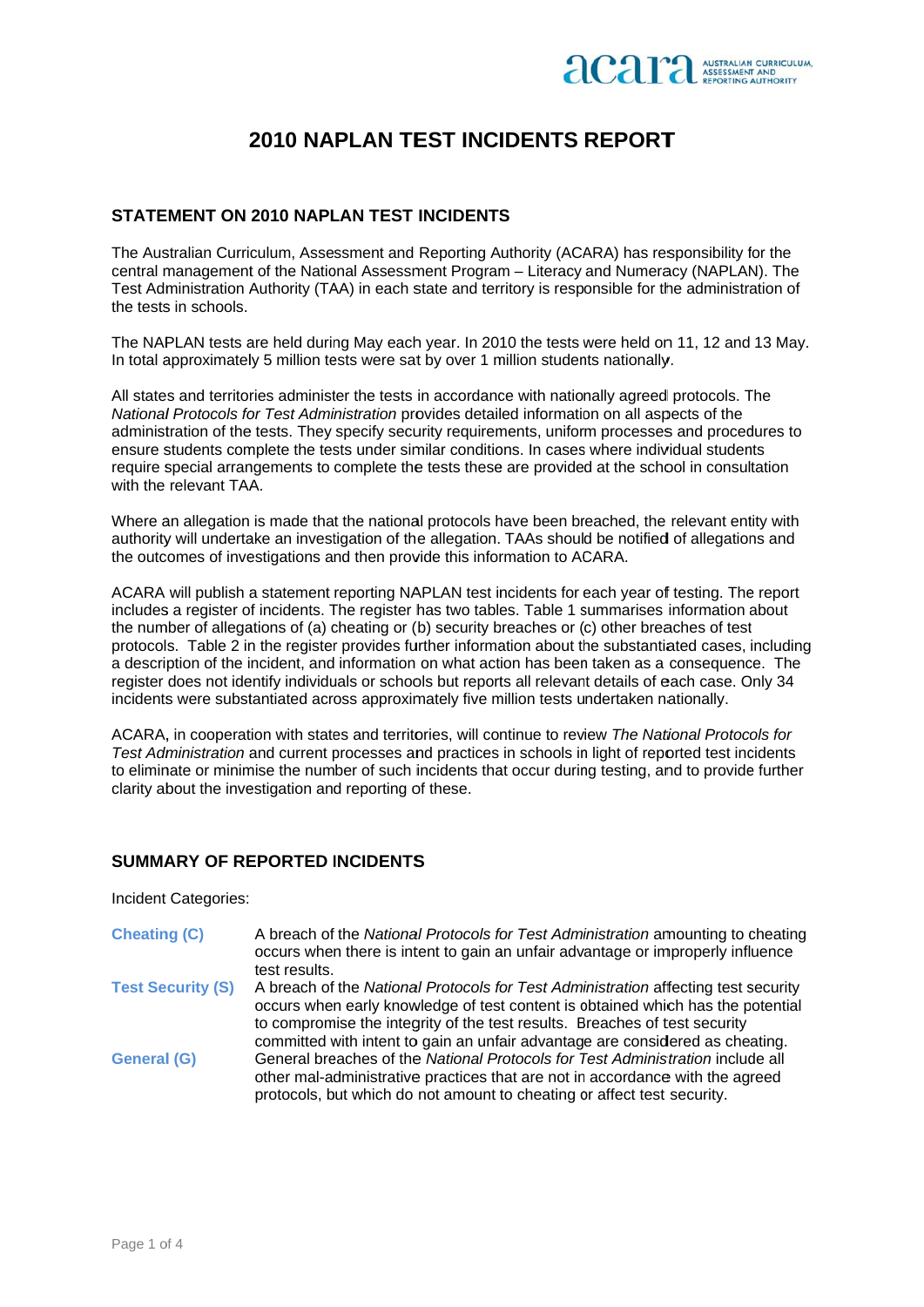

#### **TABLE 1: SUMMARY OF REPORTED INCIDENTS**

| <b>Incident Category</b> | <b>Substantiated</b> | <b>Unsubstantiated</b> | <b>Under</b><br>Investigation | <b>Total</b> |
|--------------------------|----------------------|------------------------|-------------------------------|--------------|
| Cheating Breach (C)      | 12                   | 14                     | 3                             | 29           |
| Security Breach (S)      | 10                   | 3                      |                               | 13           |
| General Breach (G)       | 12                   | 9                      |                               | ヮ・           |
| <b>Total</b>             | 34                   | 26                     | 3                             | 63           |
| Total schools affected   | 34                   | 26                     | 3                             | 63           |

#### **TAB BLE 2: INC IDENTS IN VESTIGAT TED AND S SUBSTANT IATED**

| #              | State/<br><b>Territory</b> | Incident<br>category | <b>Description of incident</b>                                                                                                                                                                                                                                                                            | <b>Action taken and outcome</b>                                                                                                                                                                                                                                                            |
|----------------|----------------------------|----------------------|-----------------------------------------------------------------------------------------------------------------------------------------------------------------------------------------------------------------------------------------------------------------------------------------------------------|--------------------------------------------------------------------------------------------------------------------------------------------------------------------------------------------------------------------------------------------------------------------------------------------|
| $\mathbf{1}$   | <b>NSW</b>                 | S                    | Students were exposed to the test content<br>before the scheduled test days.<br>A spelling list was provided for practice<br>which matched the words tested in the<br>Language Conventions test.<br>Relevant to: whole year level in one school                                                           | Formal investigation was undertaken including<br>school visits and interviews with students. The<br>investigation was expanded to other tests. No<br>further information on outcomes or actions taken is<br>available.                                                                     |
| 2              | <b>NSW</b>                 | $\mathsf{C}$         | Teacher provided unauthorised assistance<br>to a student during the Numeracy test.<br>Relevant to: one student                                                                                                                                                                                            | Formal investigation including analysis of Numeracy<br>tests was conducted and further books from the<br>particular class checked. Clear evidence of rubbing<br>out for one question, but answer was not replaced.<br>No further information on outcomes or actions taken<br>is available. |
| 3              | <b>NSW</b>                 | $\mathsf{C}$         | Following the release of results, a parent<br>alleged that a teacher had intervened<br>during the Language Conventions test.<br>This included verbal prompts and placing<br>sticky notes on answers that needed to be<br>changed. Parent indicated that the child's<br>results were higher than expected. | A formal investigation, including analysis of<br>Language Conventions and Writing tests was<br>undertaken and the allegation sustained.                                                                                                                                                    |
| 4              | <b>NSW</b>                 | G                    | Unauthorised use of a scribe during<br>Writing test. Scribe did not follow scribe<br>rules.<br>Relevant to: one student                                                                                                                                                                                   | Analysis of Writing script demonstrated evidence of<br>incorrect assistance of scribe.<br>School advised that Writing test was not processed.                                                                                                                                              |
| 5              | <b>NSW</b>                 | G                    | Unauthorised support given to student<br>during Language Conventions test.<br>Relevant to: one student                                                                                                                                                                                                    | Analysis of Language Conventions test<br>demonstrated evidence that answers were<br>corrected.<br>School and sector advised that Language<br>Conventions test was not processed.                                                                                                           |
| 6              | <b>NSW</b>                 | G                    | Unauthorised use of a scribe.<br>Relevant to: two students                                                                                                                                                                                                                                                | Analysis of Writing tests was undertaken and<br>allegation substantiated.<br>No further information on outcomes or actions taken<br>is available.                                                                                                                                          |
| $\overline{7}$ | <b>NT</b>                  | G                    | Students undertook some of the tests prior<br>to the mandated test times.<br>The tests were performed under test<br>conditions and in isolation from other<br>students.<br>Relevant to: two students                                                                                                      | The acting principal and NAPLAN coordinator were<br>formally censured.                                                                                                                                                                                                                     |
| 8              | QLD                        | $\mathbf S$          | Test materials were opened before the<br>allowable date.<br>A copy of the Writing stimulus was<br>provided to a Year 7 class teacher.                                                                                                                                                                     | Formal letter of caution issued.                                                                                                                                                                                                                                                           |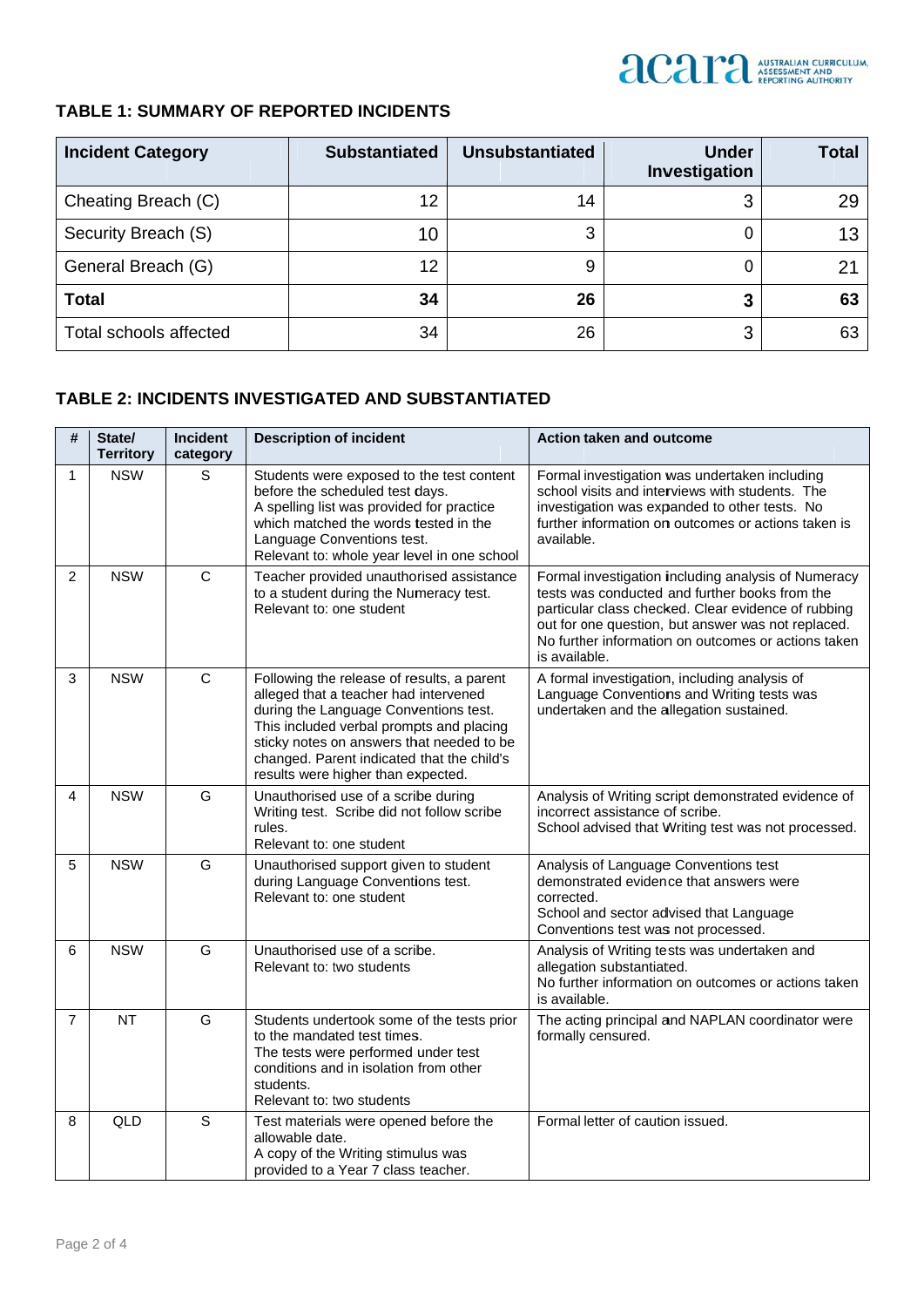# **accuration** ASSESSMENT AND

| 9  | QLD        | S            | Reading test stimulus not secured after<br>test and provided to national radio and<br>placed on their website during the week of<br>testing.                                                                                                                                                                          | No evidence was found for the source of the<br>protocol breach.                                                                                                                                                                                                                                          |
|----|------------|--------------|-----------------------------------------------------------------------------------------------------------------------------------------------------------------------------------------------------------------------------------------------------------------------------------------------------------------------|----------------------------------------------------------------------------------------------------------------------------------------------------------------------------------------------------------------------------------------------------------------------------------------------------------|
| 10 | <b>QLD</b> | S            | Staff member opened the tests prior to the<br>designated time.                                                                                                                                                                                                                                                        | Formal letter of caution issued.                                                                                                                                                                                                                                                                         |
| 11 | QLD        | $\mathsf{C}$ | A teacher assisted students outside<br>allowable time limits.<br>Relevant to: year 5 students at one school                                                                                                                                                                                                           | Formal letter of caution issued.                                                                                                                                                                                                                                                                         |
| 12 | QLD        | $\mathsf C$  | Student/s asked by principal to amend test<br>answers the day after the test.<br>Relevant to: at least one student                                                                                                                                                                                                    | Matter referred for disciplinary action.                                                                                                                                                                                                                                                                 |
| 13 | QLD        | $\mathsf C$  | Teachers at a school were instructed to<br>provide extra time to enable students to<br>complete the exam, guided students to<br>correct answers, and sat with students to<br>review their papers.<br>Relevant to: unknown number of students                                                                          | Matter referred for disciplinary action.                                                                                                                                                                                                                                                                 |
| 14 | QLD        | $\mathbf C$  | A teacher provided students with answers.                                                                                                                                                                                                                                                                             | Teacher no longer employed by sector.                                                                                                                                                                                                                                                                    |
| 15 | QLD        | $\mathbf C$  | A school employee inappropriately<br>assisted a number of students                                                                                                                                                                                                                                                    | Matter referred for disciplinary action.                                                                                                                                                                                                                                                                 |
| 16 | QLD        | $\mathsf{C}$ | Principal told students prior to the tests<br>that an eraser placed on an answer meant<br>that the answer was incorrect and that the<br>student should erase that answer, and also<br>called 2 students back after school to<br>answer omitted questions.<br>Relevant to: unknown number of students<br>at one school | Matter referred for disciplinary action.                                                                                                                                                                                                                                                                 |
| 17 | <b>QLD</b> | G            | School employee returned the writing<br>booklets to students to work on further and<br>assisted with spelling.<br>Relevant to: unknown number of students                                                                                                                                                             | Matter referred for disciplinary action.                                                                                                                                                                                                                                                                 |
| 18 | QLD        | G            | A school principal took test papers home<br>and assessed them, and collated the<br>results before sending tests in for official<br>marking.                                                                                                                                                                           | School staff reminded of obligations to adhere to<br>national testing protocols.                                                                                                                                                                                                                         |
| 19 | QLD        | G            | Support material was on display in the test<br>room in one school.<br>Relevant to: unknown number of students                                                                                                                                                                                                         | Matter referred for disciplinary action.                                                                                                                                                                                                                                                                 |
| 20 | <b>SA</b>  | S            | Prior knowledge of writing prompt in a<br>school.<br>Relevant to: 24 students                                                                                                                                                                                                                                         | Approximately 50% of affected students completed<br>the alternative prompt and papers were double<br>marked by senior markers. After investigation, the<br>teacher stood aside, and was later re-instated.                                                                                               |
| 21 | <b>SA</b>  | $\mathbf C$  | Teacher changed results of random<br>students.<br>Relevant to: approximately 24 students                                                                                                                                                                                                                              | An investigation was conducted, and all students<br>completed secure alternate test. Disciplinary action<br>taken against teacher.                                                                                                                                                                       |
| 22 | <b>SA</b>  | $\mathbf C$  | Teacher provided hints during test.<br>Relevant to: approximately 41 students                                                                                                                                                                                                                                         | Investigation found teacher had provided<br>unreasonable hints. Approximately 50% completed<br>secure alternate test conducted by invigilators.<br>Teacher formally reprimanded.                                                                                                                         |
| 23 | <b>TAS</b> | G            | Two tests at a school were administered a<br>day earlier than the scheduled date.<br>Relevant to: one school, two year levels                                                                                                                                                                                         | Detailed investigation undertaken and the allegation<br>found to be substantiated.<br>Principal educated about responsibilities relating to<br>security for future NAPLAN testing.                                                                                                                       |
| 24 | <b>TAS</b> | G            | One test administered one day earlier than<br>the scheduled date at a school. An error<br>was made in timetabling this test and,<br>once recognised, it was logistically<br>impossible to reschedule.<br>Relevant to: one school, one year level                                                                      | Investigation found that a technical breach occurred,<br>but no evidence of any student being unfairly<br>advantaged or disadvantaged as a result of this<br>breach.<br>Principal has been made aware of the need to<br>comply with NAPLAN protocols in relation to test<br>administration and security. |